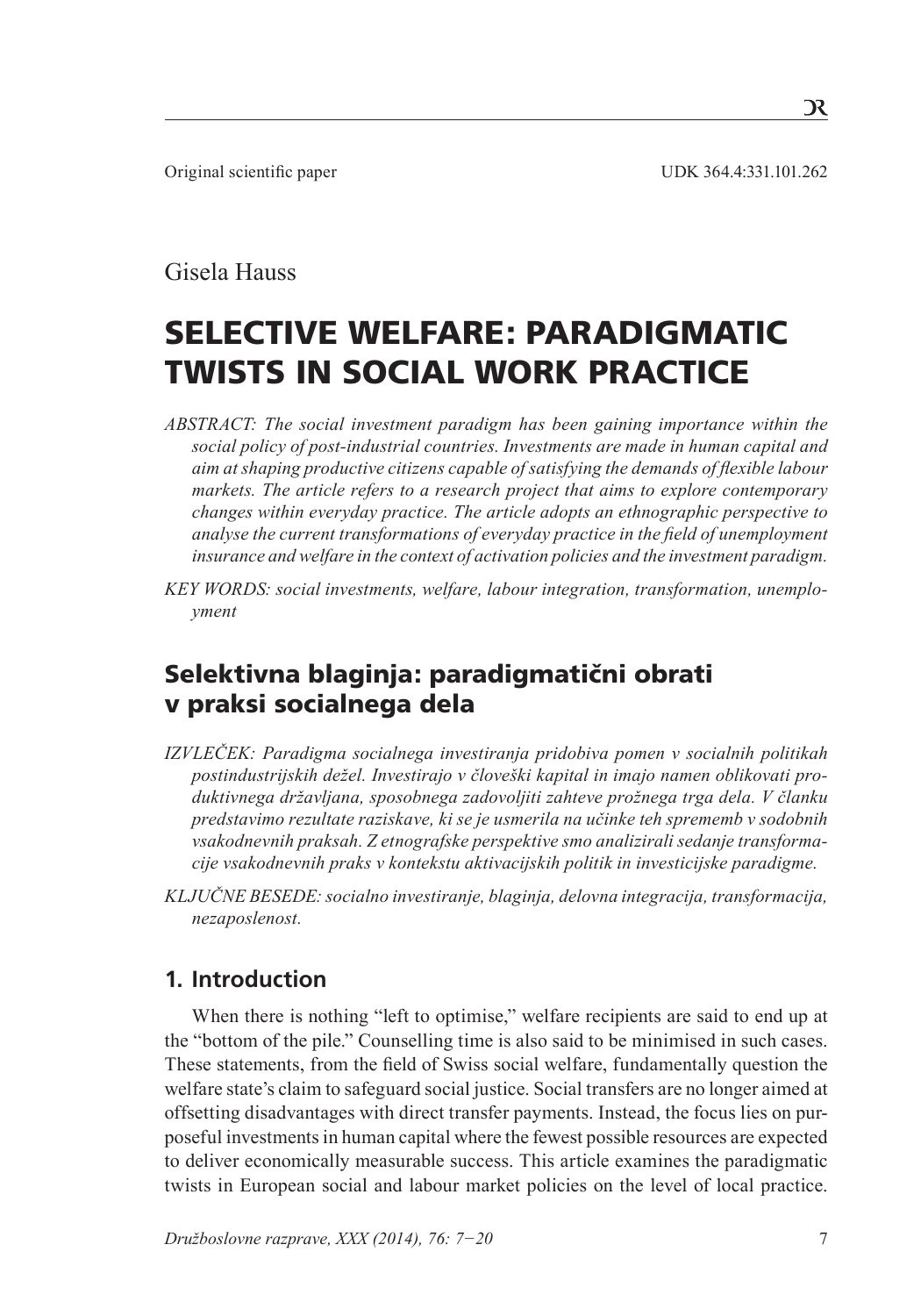How do the modernisation of European welfare states and the increasing influence of economic principles manifest themselves at social services departments and their front desks, and in counselling? We studied concrete work situations in local authority settings, in which social workers translate current social changes into everyday action strategies and observable human interactions. The local context investigated was the social services department of a medium-sized Swiss town. The professionals observed were chiefly social workers.<sup>1</sup> Welfare policy was studied "on the ground" as everyday social work practice.

Swiss social policy is a part of "changing Europe." Just as in other Western industrial countries, Switzerland's social and labour market policies are oriented toward the paradigms of activation and social investment. Swiss unemployment insurance was overhauled in the mid-1990s in line with the activation paradigm. Social welfare and disability insurance were reviewed in 2005 and 2008 respectively.<sup>2</sup> Following legislative reform, persons with an "unfortunate" relationship to labour suddenly find themselves on the edge of society (Castel 2011), where the ice is thin and where they risk social decline or even disconnection. Reform also meant that the free spaces to which the gainfully employed can retreat, albeit only temporarily, from selling their labour have become even more constricted. Persons entitled to state benefits must now provide a return on investment.

Swiss social security and unemployment insurance rely on activation measures. The orientation toward the social investment paradigm means that the financial resources invested in the social sector must yield a "profit." Investments in social policy are made where resources promise the greatest possible effect, whether in the present or—and here lies the current emphasis—in an anticipated future. Remedying current problems and distress is considered far less effective (Jenson 2009: 450). In this regard, early childhood intervention, which has elsewhere become a desirable objective, is not paramount in Switzerland. The country's conservative and liberal traditions complicate government measures aimed at families, the labour market, and occupational training. Conservative models of the family repudiate early intervention programmes, which, in turn, influence family education. According to Giuliano Bonoli (2010), in this respect Switzerland is moving toward a light version of the social investment paradigm. Its focus lies on intensifying and specifying labour-integration efforts.

This article explores everyday social work practice at a social services department (see Hauss 2014a). As such, it examines how society deals with poverty (Paugam 2008)

<sup>1.</sup> As a rule, Swiss social services, particularly in larger catchment areas, are staffed with qualified social workers. One exception is a small number of non-professionalised social service centres where cases are managed by administrative staff, who delegate specific social-work-related issues to external professionals.

<sup>2.</sup> Unemployment insurance, disability insurance, and means-tested social welfare are the three pillars of the Swiss social security system for the working age population. Whereas unemployment and disability insurance are subject to federal jurisdiction and legislation, social welfare is characterised by a lack of standardisation, with each of the country's 26 cantons having its own legislation.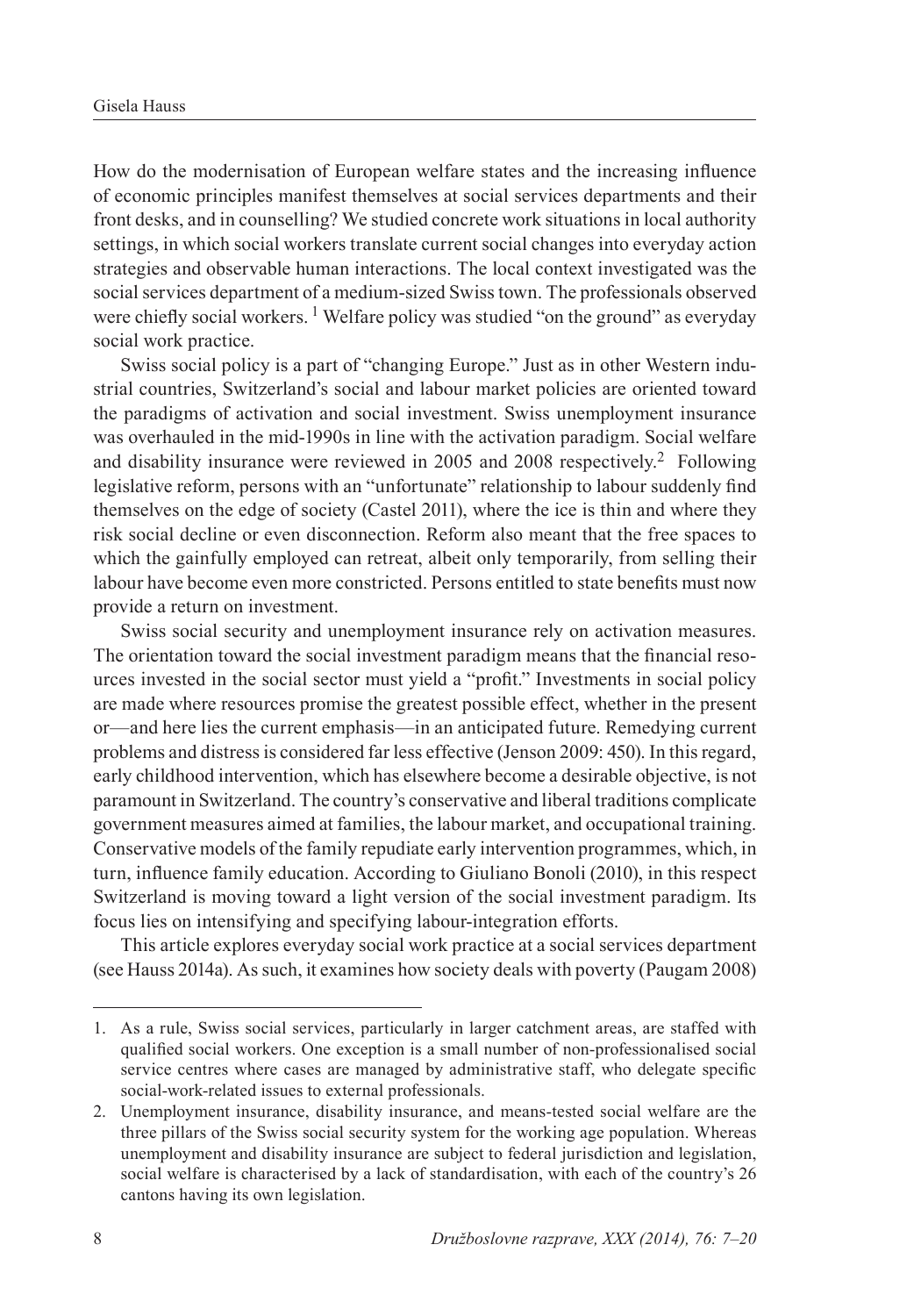and unemployment "in the frontline," "over the counter," "eye to eye." Political strategies also provide evidence for the transformation of social security toward activating, that is, investment-based strategies (Magnin 2005; Nadai 2009; Wyss 2005). Scant attention, however, has thus far been given to how this policy translates into concrete practice and everyday interaction. With frontline workers being important actors amidst the ongoing social transformations, what follows closely analyses "street-level bureaucracies" (Lipsky 1980). In "everyday worlds," as sociologist Dorothy Smith observes (2005: 32), people engage in everyday interaction. On this level, social policy developments become observable in "issues, concerns, or problems that are real for people and that are situated in their relationship to an institutional order" (Ibid.). Here, in the microsociology of social institutions, the "ruling relations," which far transcend the investigated field, can be studied (Ibid.). Social transformations manifest themselves in the concrete strategies adopted by social workers in local working contexts. How are clients categorised? Which measures are selected? Which orientations become evident, and how do they shape everyday action (Nadai 2014)? This article carries out a microanalysis of welfare state practice in the field investigated, namely, everyday social work practice. To begin with, I outline the current debate in social work theory and research.

## **2. Frontline work under changing rules of the game**

The professional debate on Swiss social work within a changing welfare state takes up the European discourse (see Staub Bernasconi 1995; Sommerfeld 2013). Activation and the social investment paradigm have initiated a broad debate in both social work theory and practice. Changes in the labour market and social policy, and the position(ing) of social work, are now the subject of intense and critical discussion (Böhnisch and Schröer 2001; Lorenz 2006: 137–177; Anhorn, Bettinger and Stehr 2008; Dahme and Wohlfahrt 2008, Leskošek 2009: 1–6; Ferguson 2009; Leskošek 2010). The restructuring of the welfare state and the intensifying of the social investment paradigm have changed the starting point for social work in Western industrialised countries. This is particularly true, as Walter Lorenz has remarked, because in no country has social work managed to overcome its dependency on the respective welfare regime (Lorenz 2006: 165). Lorenz gets to the heart of the changes accompanying the restructuring of the modern welfare state: "Social work is becoming an instrument of commodification, of increasing the market value of human labour and personal transactions, even care itself. Social relations are to be transformed into commodity transactions on which a globalised digital capitalism depends, and the absorption of social services themselves into a limitless commodity market is but one sign" (Lorenz 2006: 138).

Regarding the criticism levelled at the changing welfare state and the related economisation of social work, the expansion of the welfare state after the Second World War is usually considered a positive counterpoint. At the time, a type of social work emerged that functioned beyond socio-political and material security systems. During Fordism, gainful employment was neglected in social work theories and concepts.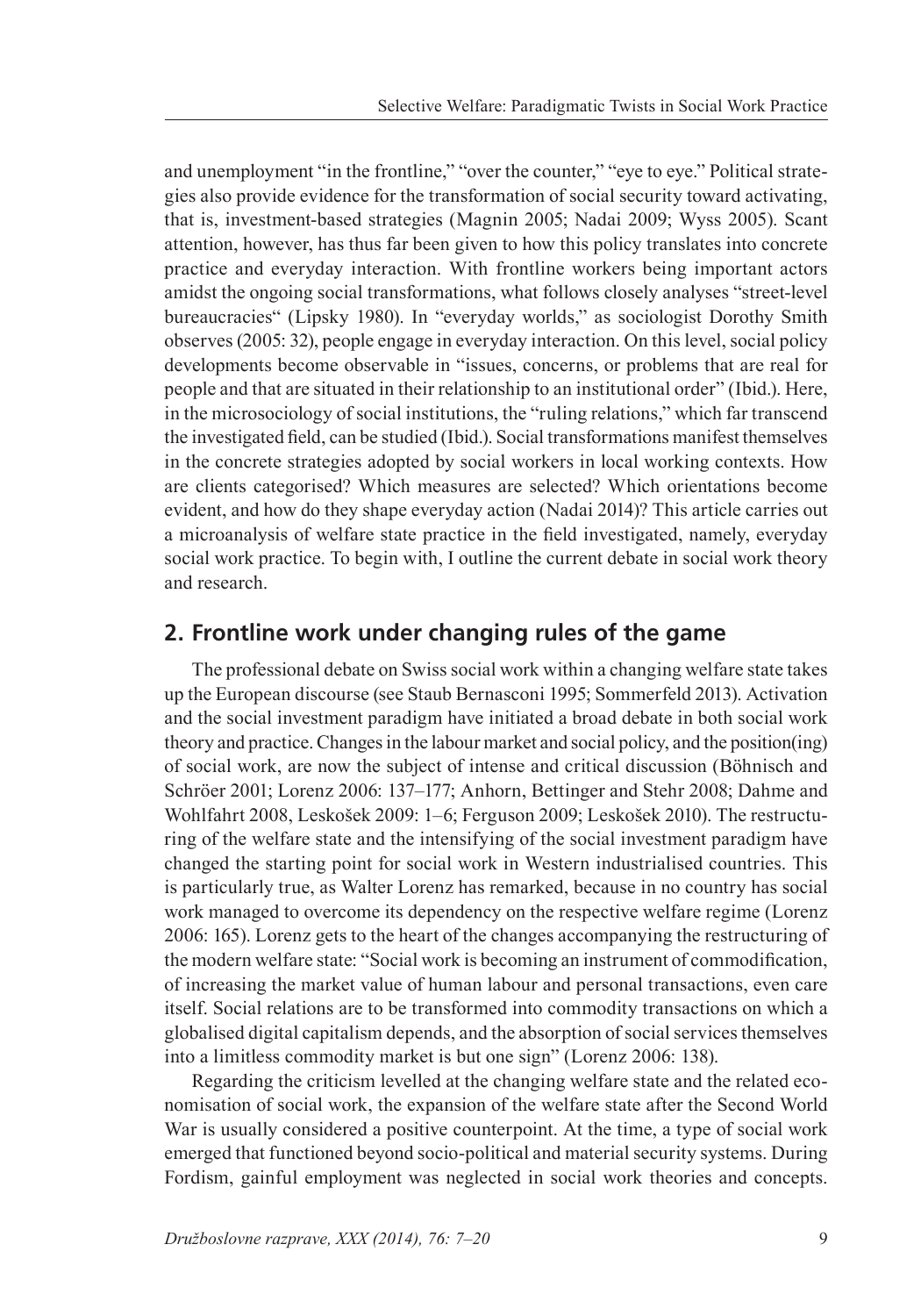Theorists and practitioners instead concentrated on holistic education and training. Various concepts adopted from the United States, such as casework, group work, and community work, came to determine tertiary social work training programmes and their curricula (Maier 2009: 17). Social work at the time has been described as "a social infrastructure for coping with life" (Hering and Münchmeier 2000: 231). It functioned largely beyond socio-political and material security systems (Rauschenbach 1999: 28). Society provided labour, and thus income security. Until the late 1960s, employment security, continuity within employment relations, and increasing per-capita income within advanced Western industrial societies meant that social work could position itself as a form of compensation in relation to production. Capitalist societies called for the demands of work to be offset. Accordingly, the welfare states sought to create free spaces, that is, "protectorates," in which the commodification of social relations could be kept in check (Esping-Andersen 1990). Compared to other European countries, the Swiss welfare state was expanded rather late and private sector actors performed important welfare state tasks. What emerged as a result were mixed-welfare economies and manifoldly ramified delegation structures between government, public law, and private facilities on the federal, cantonal, and municipal levels. Within these structures, social work considerably expanded its provision in the areas of reproduction and education.

Going further back in history soon reveals that whereas social work participated in postwar prosperity during Fordism, it has previously been closely entwined with material security systems. Poverty remained a real threat for wide sections of the Swiss population well into the twentieth century. Large portions of the working class, but also of the rural underclass, were affected by insecure working and precarious income conditions. Welfare tied public assistance to harsh conditions and severely curtailed the rights of welfare recipients. Adults were obliged to earn their own living and to contribute to the upkeep of the residential institutions housing them. This policy was soon expanded to youths, and in many cases also to children (Hauss 1994; Hochueli Freund 1999; Hauss and Ziegler 2010; Hauss et al. 2012; Lippuner 2005; Leuenberger and Seglias 2008). Welfare workers coupled the struggle against poverty with the obligation to work. They had a wide range of measures at their disposal, including sectioning and the removal of children. Historical studies suggest that public welfare did not always manage to balance support and disciplining for the benefit of its clients. Human labour was exploited and coercive welfare measures were enforced that must be condemned from a present-day perspective.<sup>3</sup>

<sup>3.</sup> Several European countries have recently undertaken efforts to reappraise the social isolation, compulsory work or even sexual or physical abuse which was in many cases associated with placing children in foster families or residential child care. On 11 April 2013, a memorial service was held in the Swiss capital Bern The confederation, the churches, and various associations acknowledged the difficult circumstances in which the victims were raised and issued a public apology for the wrongs committed. That was the starting point for the "Round Table" meeting the first time in June 2013 in order to discuss reparations for those concerned.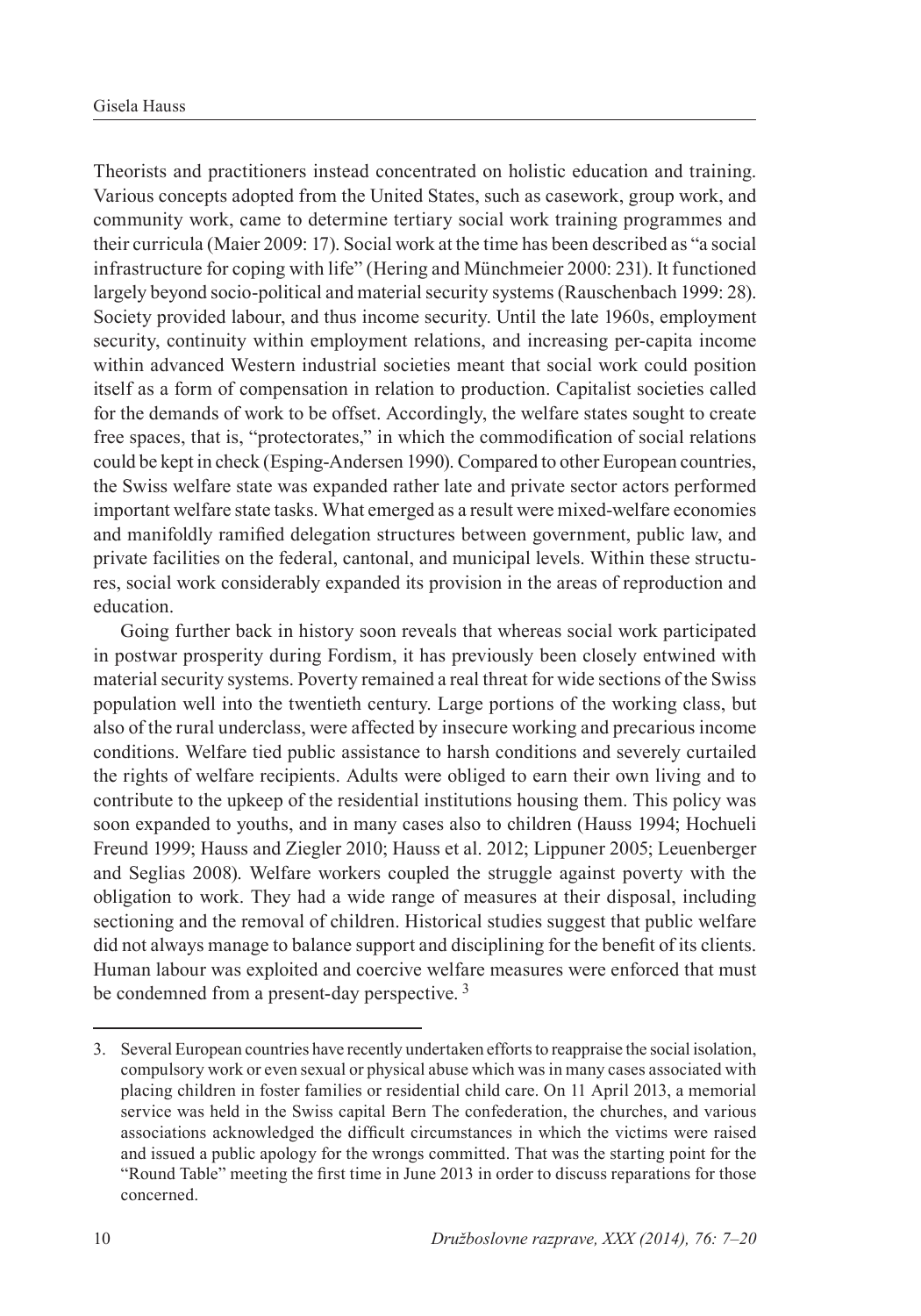Let us return to professional practice amidst the current transformations of social policy. In this field, social work is once again challenged to take position, in the dilemma between the orientation toward economic principles and its genuine mandate to foster its clients and to support their efforts to cope with everyday life. Reflective historiography (Maurer 2009) enables social work to raise critical questions about its role as a profession amidst changing social policy and the ensuing new "rules of the game." The following discussion starts from the local practices observed at a social services department (Hauss 2014 a, b). How do social workers deal with the existing force fields in their everyday practice? Which strategies do they develop? How far does the microcosm of the department reported here reflect the role played by social work amidst new social policy rules?

### **3. Research Field and Methodological Perspective**

Observing a Swiss social service centre might lead one to expect insights into how an affluent society deals with poverty. Despite low unemployment, and although poverty remains largely invisible in Switzerland, it nevertheless exists and shapes lifeworlds and biographies, perhaps even more embarrassingly and individualisingly than in countries where the shortage of labour has obvious structural reasons. Not everyone can enjoy Switzerland's high living standards. Approximately every seventh person in the country lives under precarious conditions, including men, women, and very many children. Up-to-date statistical data reveal that out of a total population of 7.5 million, 1.07 million people (14.2 %) are threatened with poverty while 7.9 % (approximately 600,000 people) are affected by severe material deprivation. Compared to other European countries, unemployment is low. According to the definition of the International Labour Organisation (ILO), 4.1% of the Swiss working population were unemployed in the fourth quarter of 2013.

Currently, Swiss unemployment insurance and social security as a field of practice is a vast and barely comprehensible market of labour-integration, occupational, and educational measures, true to the country's typically federalist structure and the manifold responsibilities of the confederation, cantons, and municipalities. What are widely differentiated measures coincide with the intense selection practices of the local authorities responsible for allocating individuals to programmes. The regional employment centres, operated under the jurisdiction of the federal unemployment insurance, and social services, operated under the jurisdiction of federal social security, categorise their clients and allocate a large number of welfare recipients to diverse labour-integration programmes. The same applies to the country's social services, which decide which welfare recipients must participate in which programme, who is assigned to which educational measure, and who is sanctioned for failing to cooperate with labour-integration efforts.

The empirical basis of this article is an extensive research project, "Profitable Investments: Promoting Gender Equality through Social Investment and Activation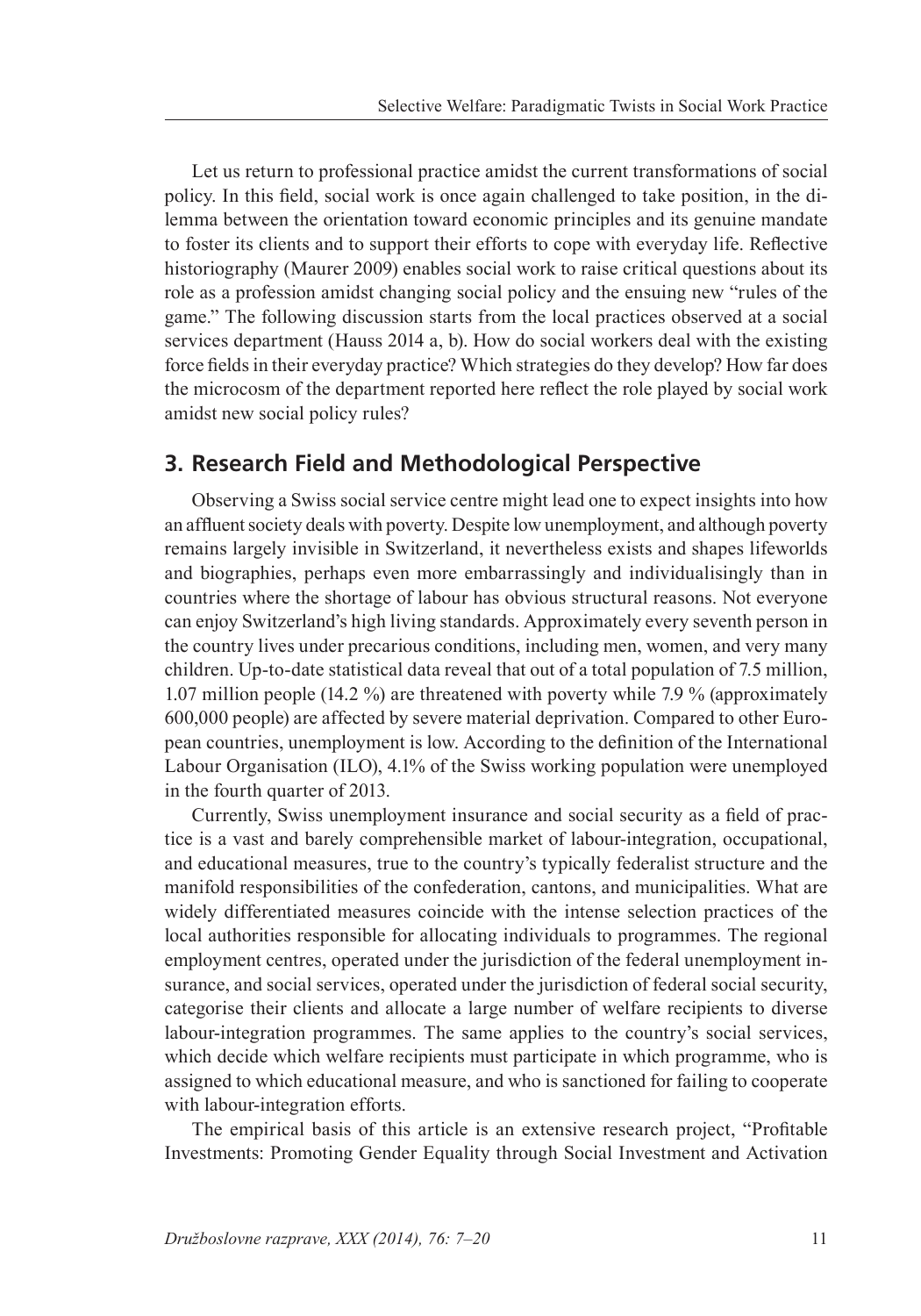Measures?"4. The selected research results discussed here refer to the social services department of a medium-size Swiss town and focus on the function of social work within that department.

"Profitable Investments" was a multisited ethnographic investigation. It examined its subject in various fields, each of which provided partial responses to the overarching research question (Maeder 2005). The ethnographic field was considered not so much a concrete physical location than a network of sites, actors, ideas, and events investigated over the course of the research (Cook et al. 2009). As mentioned, the project focused on unemployment insurance and social welfare. Within these fields, two kinds of strategic sites were selected for analysis: first, the state welfare agencies and unemployment offices deciding the measures to be taken and allocating clients to such measures; second, agencies implementing measures in practice. The study involved in-situ participant observation and guided interviews with clients and staff (see further Nadai, Hauss and Canonica 2012).Data collection and analysis were based on Grounded Theory (Strauss and Corbin 1990). This article focuses on social work in general and, as said, on observations and interviews at a social services department in particular (Hauss and Cannonica 2012; Hauss 2014a).

## **4. Everyday Social Service**

The social workers at the social services department under study are subject to the impact-oriented Cantonal Social Welfare Act passed into law in 2002. The appointment and employment conditions of the social workers both reflect high professional standards. The social services department cooperates closely with a centre for professional integration, which offers various programmes aimed at employability assessment and labour-market integration.

#### **4.1 Selection**

Only selected client groups are eligible for intensive counselling. Social workers are instructed to commit their time increasingly to cases promising the greatest possible return. Enforcing this policy presupposes client selection. Investments are thus future-oriented. One crucial question in this respect concerns the attainable return on investment. However, this "economisation of public administrations and social services providers' (Dahme and Wohlfahrt 2008: 53) is reaching its limits in the social services sector. Here, in the "final safety net" of the social security system, considering returns

<sup>4.</sup> This article is based on "Profitable Investments: Promoting Gender Equality through Social Investment and Activation Measures?" (Nadai and Hauss), a research project conducted within the Swiss National Science Foundation Programme No. 60 on Gender Equality (NFP60) and investigating social investment practices in the area of unemployment. (see Nadai, Hauss and Canonica 2012). The research was conducted as an ethnographic study undertaken in six institutions concerned with the labour-market integration of unemployed persons: a regional employment centre and a city social services department deciding on client-to-measures allocation and four integration programmes carrying out the ordered measures.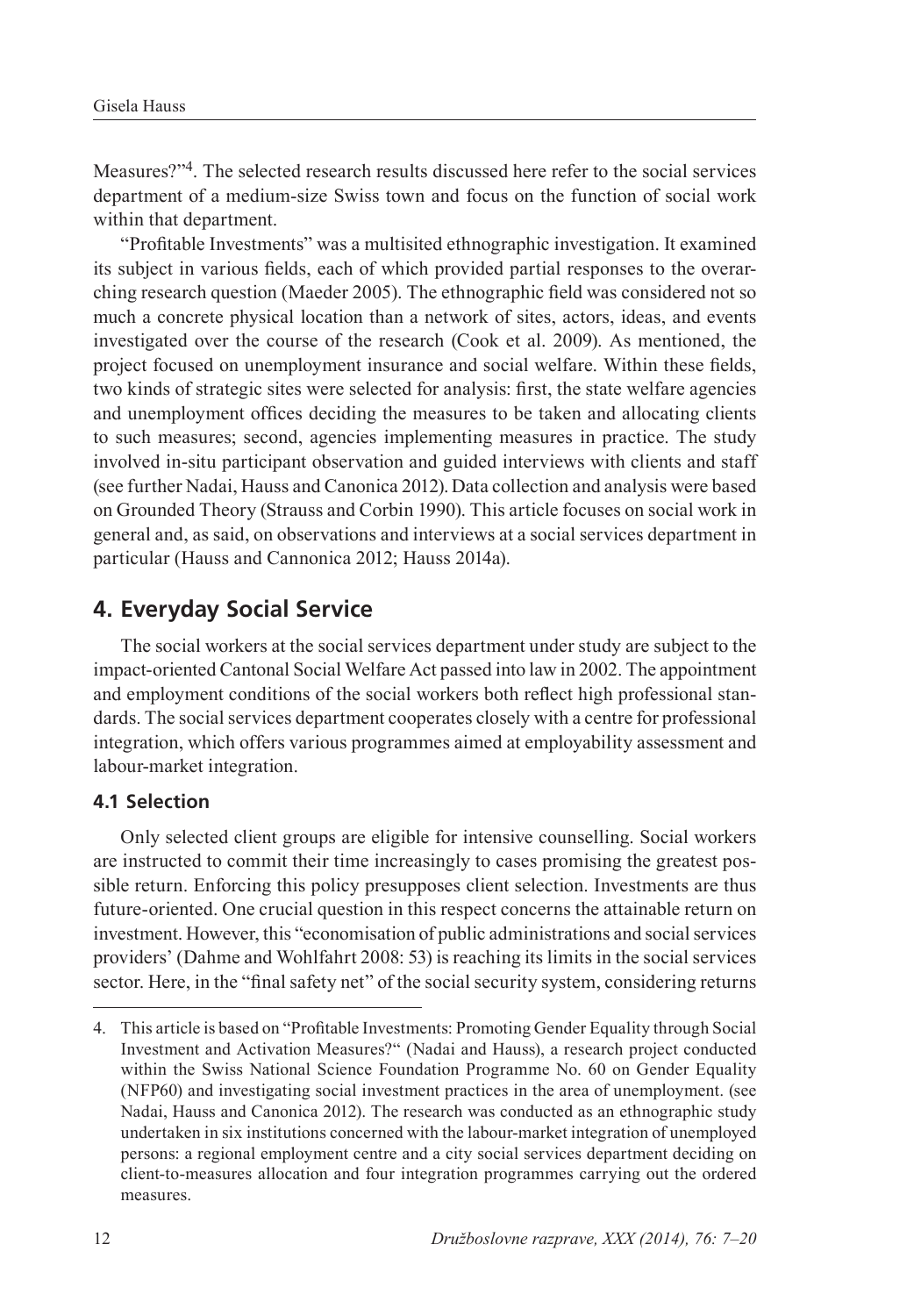on investment has only limited value. At the social services department studied, intervention aimed exclusively at professional integration was deemed unrealistic, not least due to the large number of "social security pensioners"—a point that could hardly be made public, however. Social integration and building everyday skills, two objectives pursued by the social workers together with their clients, proved almost impossible to calculate in terms of a return on investment. Public pressure, moreover, made it difficult to preserve some leeway for social services to support people in a sector that resists economisation.

The new steering models, whose orientation derives from investment logic, are changing the traditional, bureaucratically structured counselling practices followed at the social services department investigated. Clients no longer receive the same amount of attention. Clear, objectifiable criteria are now adopted to categorise clients according to the calculable effects, also in economic terms, of counselling resources. One such criterion is age. Using increasing resources for young adults aims to avert the danger of long-term welfare dependency. Various measures, including special counselling settings, a specialised young-adult advisory team, and allocation to specific programmes, reveal that resources tend to be focused on young adults. Older people, however, have only a few years left on the labour market and are considered to have less opportunities of finding employment. A second social service criterion used to justify programme allocation are educational and childcare responsibilities. Families with children are invested in heavily, in order to break the transgenerational, life-long cycle of poverty and thus to achieve a socially and economically highly esteemed impact.

Besides these relatively unambiguous criteria, new social services steering models require clients to be assigned to different groups according to their resources and cooperativeness. However, resources and cooperativeness resist easy operationalisation and need to be translated into practical action guidelines for everyday social-service interactions. On the level of everyday action, social workers classify clients into different groups. Depending on classification, clients are provided either much or little counselling. At the social services department investigated, two questions guided client selection. First, the situation-specific need for clarification and orientation. Experience shows that it is feasible to invest time in unclarified, complex situations where much remains unresolved. Such cases contrast with ones where, as one social worker put it, "a lot is already on track," and where clients "have their paperwork under control and circumstances are stable." Two to four meetings a year are enough in such cases. This client group includes the working poor, for instance, who are looking for work of their accord and who merely require financial straits to be offset. Second, the specific case perspective: oriented toward the future, this classification criterion involves greater risks. The key question in this regard is whether or not changes are foreseeable. Social workers justify intensive counselling in such cases on the grounds of "scope for optimisation" or that clients are working on changing their situation. It remains open what change is aimed at precisely. Objectives are negotiated individually and may occur in small steps. This contrasts with the evident lack of prospects for unmotivated clients, who are kept on file merely as "administrative cases" and are offered no counselling.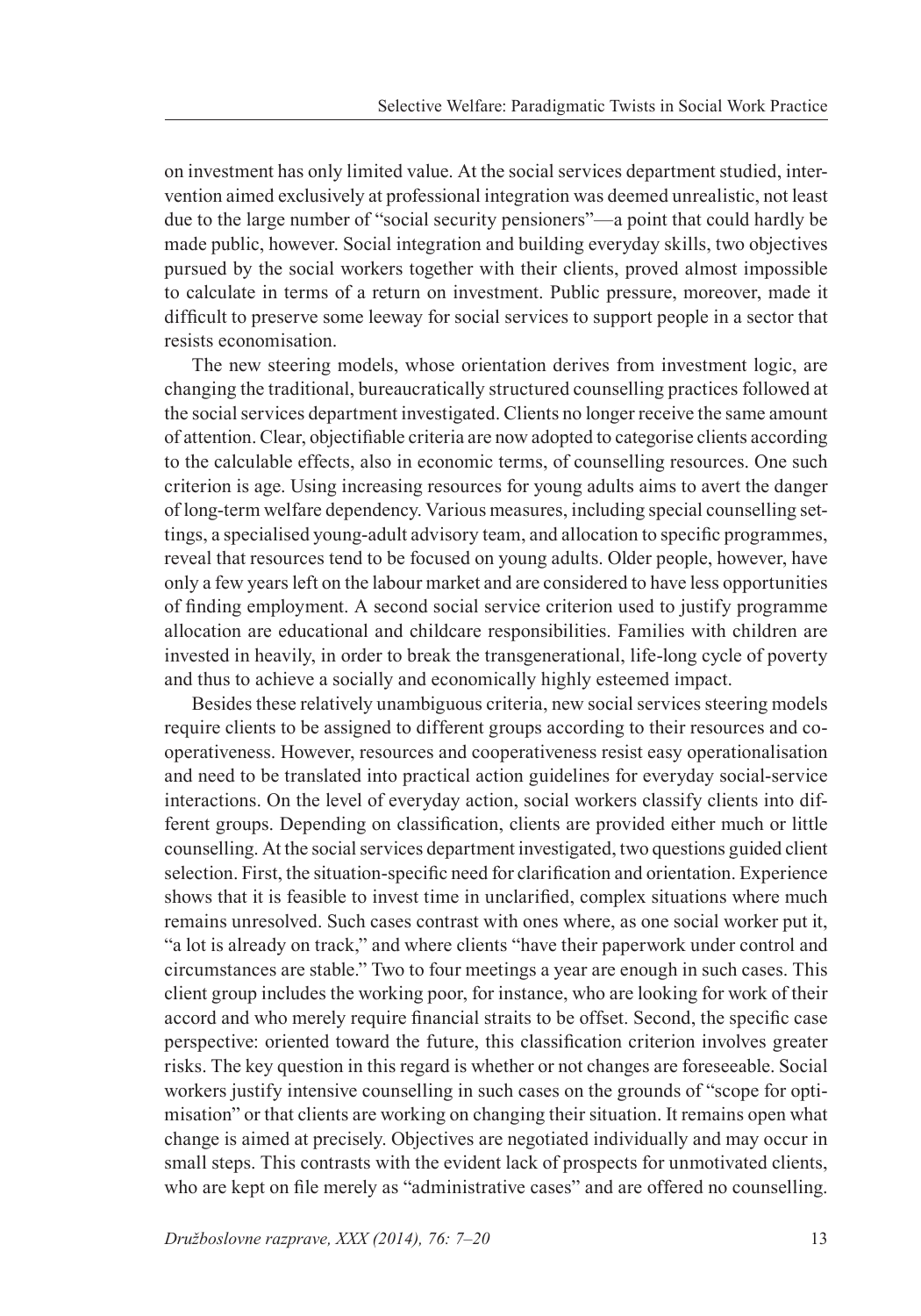As one social worker remarked, "no professional social work is done in such cases." Another staff member, echoing a concept evidently familiar from her training, observed that such cases amounted to "administering exclusion." Those concerned, who actually need advice, experience being shifted to the subsistence sector as degrading. One client likened this experience to being relegated to the "bottom of the pile." Wherever possible, social workers defer or avoid assigning their clients to this category. Plainly evident in such cases are the role conflicts between organisational rules and professional self-concepts described by Maeder und Nadai (2004: 109). Summing up this point, one staff member commented, "I want to be able to invite those clients for a talk who simply need contact, but who offer nothing else in return." No longer being able to invest time in cases promising no tangible impact fundamentally challenges the social workers' concept of help.

#### **4.2 Getting back on track**

Clients visit the social services department studied in emergency situations. Their lives have derailed and thus—as the field puts it—consultations are about helping clients to "get back on track." Clients are first explained their position as welfare recipients, including their rights and duties. Clients must provide full disclosure of their personal circumstances. They are threatened with prosecution for failing to reveal all sources of income. We observed that social workers intrude into the personal sphere of clients while stigmatising them as potential benefit fraudsters. The social workers studied are aware of the humilation and status degradation such intrusion involves for their clients and in response attempt to cushion this asymmetry as expertly as possible. Getting clients back on track begins with an agreement on objectives, which hinges on many factors. Even if social and professional integration are the final objectives, small steps may first need to be envisaged. Getting clients back on track also means registering and cross-linking them with other services. Work capability assessment takes priority. Getting clients back on track is reflected not least by fully documenting their situation, that is, compiling a corresponding file. This involves requesting missing documents, completing forms, and pooling information. Consultations often begin with the same standard question, "What have you got with you?" In return, clients present their documents, which serve to complete and update their file. Counselling intensity is reduced only when clients are considered to be well on track.

#### **4.3 Getting clients moving**

The ethos prevalent among the social workers studied is to *achieve the best possible outcome* for their clients, provided the latter actively contribute to the efforts made on their behalf. One social worker explained the limits of the presumed cooperativeness: "I can go to all possible lengths, but if someone is going to drag their feet and not move, then that's that." The social workers have a wide range of measures at their disposal, from motivational discussion skills to threatening sanctions, to get their clients moving or to keep them on their toes. To establish a motivating working alliance within the bureaucratic context, restrictive rules and regulations are explained in terms of institutional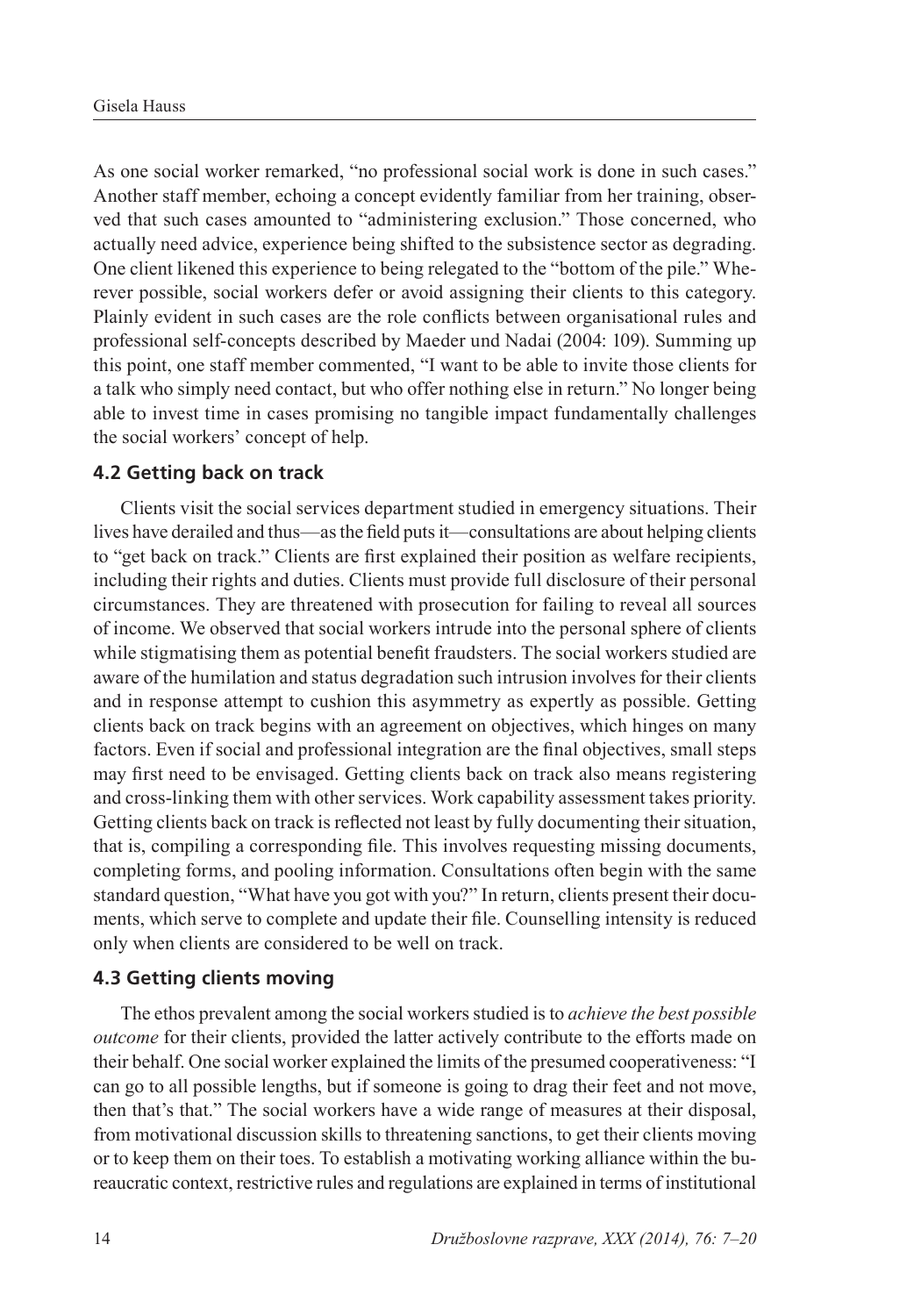requirements and thus are located outside the counselling setting. Social workers tell their clients, "Look, I'm afraid guidelines are guidelines, and I can't change them."

The professionals seek to gain their clients' trust through "relationship building." This approach is emphasised in particular in working with young adults. The social workers offer support to clients seeking greater self-determination in daily life. For instance, the professionals welcome clients making their own health insurance payments. Besides motivating clients through building a working alliance and promoting self- -determination, the social workers also enforce sanctions. Assessing which role is appropriate under which circumstances not always proves straightforward because pressure does not always have the desired impact. Discussions amongst social workers often referred to the difficulty of achieving client objectives: "Bans don't make sense because they'll do it anyway; so you force them into a programme, and then neither measure works." Pressuring young adults is considered especially counterproductive. One social worker observed, "If you confront them, they'll block you." And yet the social workers nevertheless resort to sanctions. Clients are admonished and reprimanded, or threatened with benefit suspensions. In some cases, cuts are imposed; in others, the social welfare inspectors or unpaid work trials are deployed as outsourced supervisory or sanctioning instruments. The requirement to get clients moving bears potential frustration and conflict. Considerable irritation may arise from breaches of trust, such as client statements proving to be false. Counselling thus has an emotional side and the working alliance within bureaucratic structures not only leaves both professionals and clients vulnerable to personal injury but often also involves great emotional strain.

#### **4.4 Funding and overseeing the support system**

Social work is not always so eventful. On same days, it seemed very relaxed and almost boring. One social worker told us, "A social services department resemble a large accounting firm. We prioritise funding over countless other matters, to ensure other institutions can do their work." Public welfare always involves administration and oversight. For the social workers, supervisory and regulatory duties take up too much space and threaten to oust actual social work. Counselling, assessment, and guidance are partly outsourced. One example is the delegation of employability assessment and job placements to a centre for occupational integration. The department employs "labour-integration specialists" with expert knowledge of the labour market, of application techniques, and of corporate human resources management (Nadai and Canonica 2012, 29). The social workers at the social services department investigated consider themselves "process monitors." Depending on the case, they check whether a client has made the required number of job applications. They work on the *meta-level*, as one social worker observed. One staff member explained that "things were pretty cushy, in inverted commas" when clients were signed up at the occupational integration centre. She knew that the case was outsourced and that the other office was overseeing her client. Evidently, this applied merely to labour-integration cases. The files of unplaceable clients are soon returned to social services where they remain on the table, just as housing and accommodation do. In the context of unemployment, homelessness, and changing or looking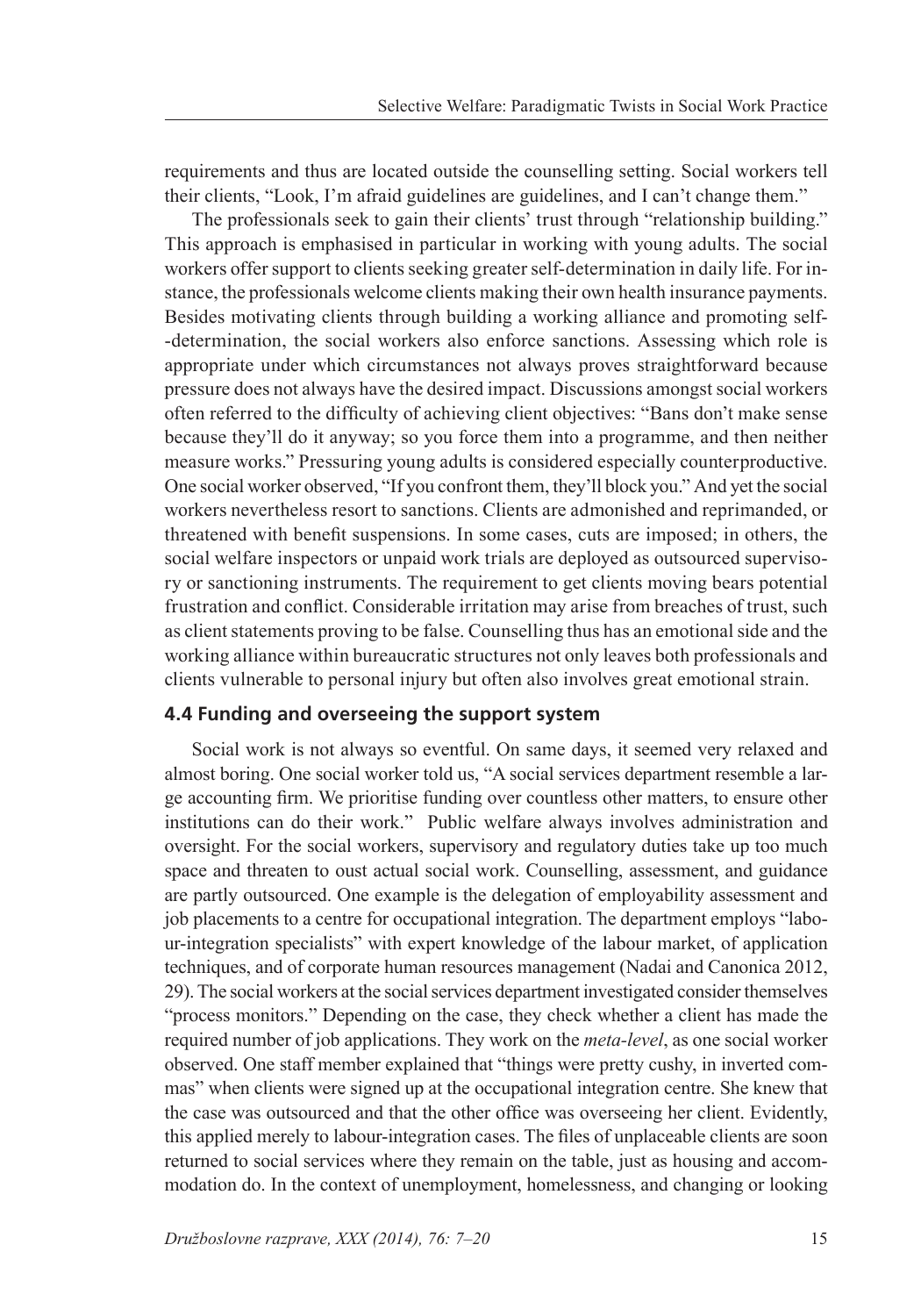for accommodation, can lead to existential emergences. No "specialists" are available for such cases. Responsibility remains—and stops—with the social workers.

#### **4.5 Pushing clients out of welfare dependency**

Welfare is aimed primarily at what the field terms "detachment." Detachment, when it does occur, is hailed as a major achievement. One successful social worker put her hand on the impressively thick case file lying on the table and asserted, "We detached her." She added that the client had taken a moment to be pleased, to realise that detachment was "cool." Social service staff should clink glasses, the client said. Celebrated as an achievement, detachment fits the logic of social service administration. Whether the solution is subjectively a positive step for the client, or whether the quality of professional integration is thereby ensured, does not seem a primary consideration.

The swiftest possible termination of financial dependency has utmost priority. Social service workers know that chances of achieving this objective are greater if clients can be discharged into independence within the first six months of signing on. The longer detachment takes, the more clients settle into dependency and take the attitude, "So be it." Given the heavy caseload per social worker, social services develop their own particular, stress-inducing dynamics. One social worker illustrated these dynamics as follows: cases were fed into counselling at one end, but it was impossible to funnel out as many as were funnelled in. Stress arises from the requirement, she continued, to "detach, detach, detach." Failing to close no more than a few files each month prompted adverse comments from the management from time to time.

Such pressure contrasted with the formulated objective to ensure sustainable client detachment. Thus, a family with children would not be exposed to a precarious situation. The responsible social worker would establish whether the family's existence were secure after benefit payments ceased. Correspondingly, social work criticises what the field calls "knee-jerk detachment."

Pushing for the swiftest *and* most sustainable detachment at one and the same time leads to the blending of operational- and social-work issues, and thus also to the entanglement of pedagogic, economic, and social policy concerns. Amidst this entanglement, the means and the ends are often no longer clearly distinguishable. In many cases, the obligations to reduce the social work caseload and thus social service costs, to consider client autonomy, and to meet the demand for long-term professional and personal integration are barely reconcilable. The drive toward detachment plainly reveals the tensions between the demands of professional casework, administrative logic, and operational principles.

## **5. Conclusion**

When there is nothing left to optimise, welfare recipients are said to end up at the "bottom of the pile." This statement characterises a new rationale underpinning everyday social service practice in what has become a contested field. With the underlying orientation toward "human capital" welfare is challenged by employment and economic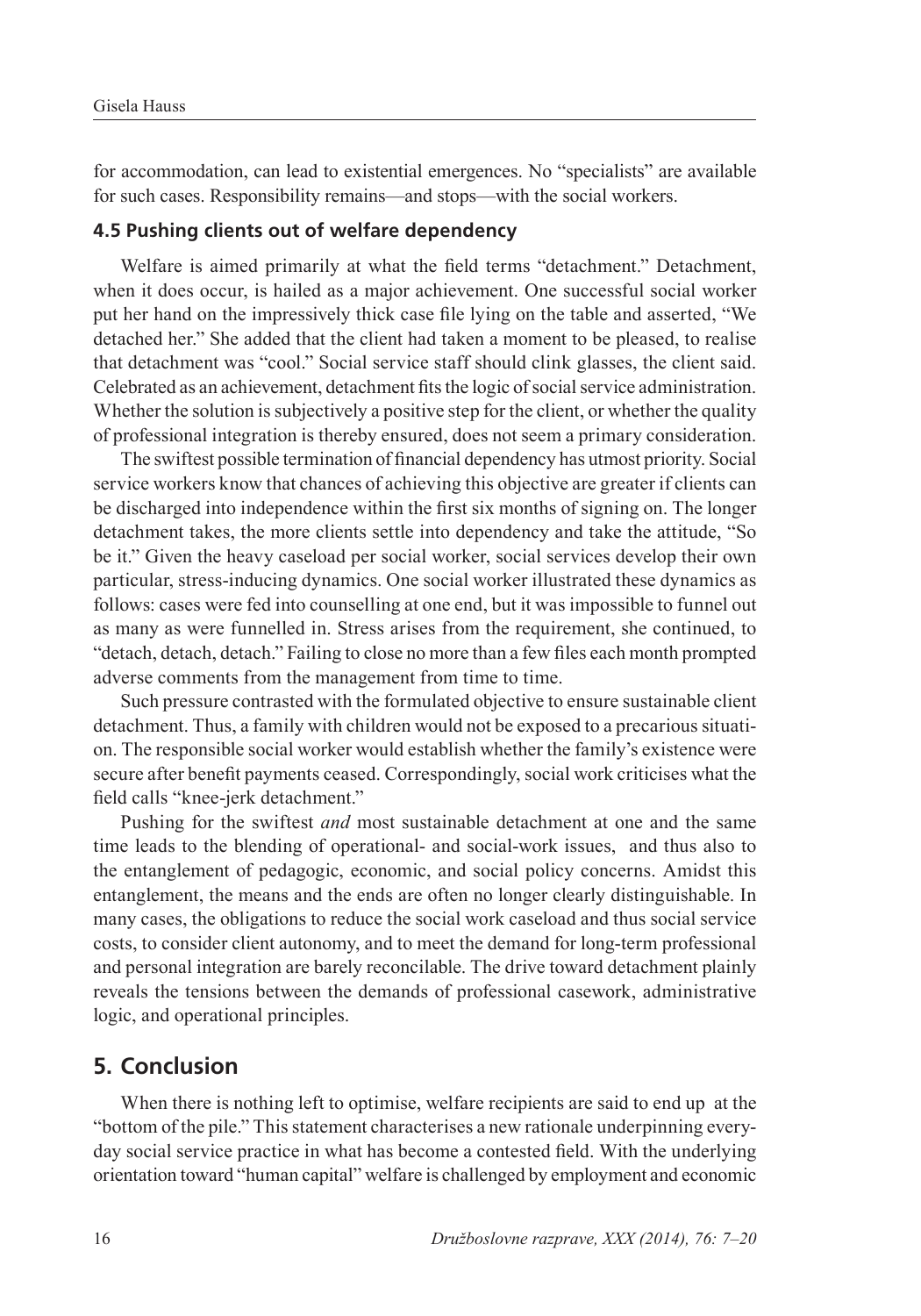policies and in risk to be detached from the debate on social rights and social justice. Entrepreneurial thinking now comes up against the everyday work of local authorities, implicit professional values, emotional states, and specific team constellations functioning according to specific self-dynamics. The link between local practices and social policy discourses proves to be ambivalent and contradictory.

The evidence gathered suggests that, "on the ground," current social policy fosters selective social work. The focus on perspectives and potential effects aligns measures with cases. Alignment is aimed at perfectly matching benefit recipients and measures, so that only little or only short-term support is needed to achieve autonomous subsistence. This applies in particular to highly resourceful individuals. "Good cases" are swiftly discharged from welfare and its programmes, thereby producing a creaming effect. "At the bottom of the pile" remain individuals with poor forecasts. In such cases, social work action as a rule needs to make do with minimal resources and creates a strong need for legitimation.

Yet are matters really as unequivocal as that? And have the two prevailing principles—activation and social investment—impacted on social work practice as straightforwardly as widely assumed? Our study does not encourage such a conclusion. On the level of everyday practice, the observed economic orientation is often controversially bound up with local circumstances and social work professionalism. "Frontline" social workers employ specific skills to establish rapport, motivation, positive thinking, and concrete behaviour changes among their clients. Clients are regarded as human beings of a certain age and gender, with biographical "baggage" and stumbling blocks to overcome, and who often reject unequivocal categorising processes. Translating the paradigmatic twists into concrete actions leads to the entanglement of different rationalities. Our study observed an orientation toward professional standards aimed at enhancing client autonomy as well as educational and life opportunities. In everyday social service practice, the concept of small steps, guiding clients through transitions, and allowing them to make up for previously missed developments clashes with an economic, selective orientation allocating resources in terms of their anticipated effects and expected returns. Controversial lines of argument and tension-filled interstices emerge amidst the orientation toward "detachment" from welfare as a foremost priority, amidst the endeavours to devise sustainable alternatives, amidst the hesitation about placing welfare recipicients on the lowest rung, and amidst the many detours and intermediate steps involved in everyday social work.

Whether these contradictions can be maintained or whether social work methods will eventually bow to an economic logic seems undecided as yet. Whereas the "absorption of social services themselves into a limitless commodity market" (Lorenz 2006: 138) is an undeniable tendency, this proves to be empirically more controversial than hitherto theoretically assumed.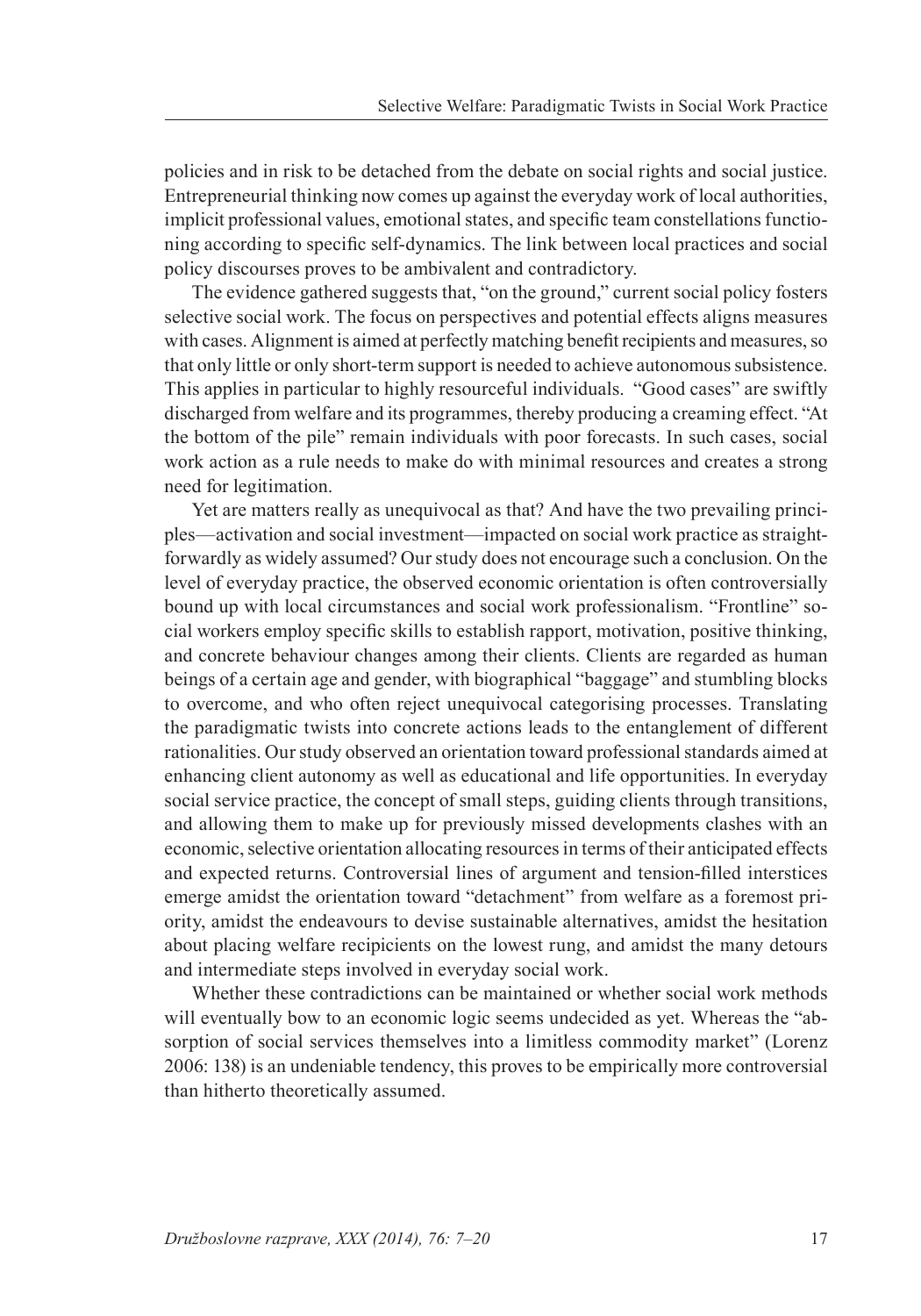## **References**

- Anhorn, Roland, Bettinger, Frank, and Stehr, Johannes (eds.) (2008): Sozialer Ausschluss und Soziale Arbeit: Positionsbestimmungen einer kritischen Theorie und Praxis Sozialer Arbeit. Wiesbaden: VS Verlag.
- Böhnisch, Lothar, and Schroeer, Wolfgang (2001): Pädagogik und Arbeitsgesellschaft. Weinheim: Juventa Verlag.
- Bonoli, Giuliano (2010): Soziale Investitionen im Kontext der Schweizer Sozialpolitik. Referat auf der Tagung "Reformieren durch investieren?" Schweizerische Vereinigung für Sozialpolitik (SVSP) 21.09.2010 in Bern.
- Castel, Robert (2011): Die Krise der Arbeit: Neue Unsicherheiten und die Zukunft des Individuums. Hamburg: Hamburger Edition
- Cook, Joanna, Laidlaw, James, and Mair, Jonathan (2009): What if There is No Elephant? Towards a Conception of an Un-sited Field. Available from: *http://www.socanth.cam.ac.uk/ onlinepublications/JAL\_No\_Elephant2009.pdf* (Accessed 10. 4. 2014)
- Dahme, Heinz Jürgen, and Wohlfahrt, Nobert (2008): Der Effizienzstaat: die Neuausrichtung des Sozialstaates durch Aktivierungs- und soziale Investitionspolitik. In B. Bütow (ed.): Soziale Arbeit nach dem sozialpädagogischen Jahrhundert: Positionsbestimmungen Sozialer Arbeit im Post-Wohlfahrtssaat: 43–58. Opladen: Leske und Budrich.
- Esping-Andersen, Gøsta (1990): The three worlds of welfare capitalism. New Jersey: Princeton University Press.
- Feguson, Iain (2009): Another Social Work is possible! Reclaiming the Radical Tradition. In V. Leskošek (ed.): Theories and methods of Social Work: Exploring different perspectives: 81–98. Ljubljana: Faculty of Social Work.
- Hauss, Gisela (1994): Retten, Erziehen, Ausbilden. Zu den Anfängen der Sozialpädagogik als Beruf. Eine Gegenüberstellung der Entwicklungsgeschichte der Armenschullehrer-Anstalt Beuggen und des Brüderinstitutes am Rauhen Haus in Hamburg. New York, Paris, Wien: Peter Lang.
- Hauss, Gisela, and Ziegler, Beartrice (eds.) (2010): Helfen, Erziehen, Verwalten: Beiträge zur Geschichte der Sozialen Arbeit in St. Gallen. Zürich: Seismo Verlag.
- Hauss, Gisela, and Canonica, Alan (2012): Begleiten um sie loszuwerden: Professionelles Arbeiten mit Klientinnen und Klienten in einem Schweizer Sozialdienst. Soziale Arbeit, 61 (9–10): 368-375.
- Hauss, Gisela, Ziegler, Beatrice, Cagnazzo, Karin, and Gallati, Micha (2012): Eingriffe ins Leben: Fürsorge und Eugenik in zwei Schweizer Städten (1920 – 1950). Zürich: Chronos Verlag.
- Hauss, Gisela (2014a): Zwischen Ökonomie und Traditionen des Helfens: Einblicke in die Soziale Arbeit in der Schweiz. In J. Csoba, G. Grasshoff and F. Hamburger (eds.): Soziale Arbeit in Europa: Diskurse der Sozialarbeit, Europäisierung, soziale Bewegungen und Sozialstaat: 129–144. Schwalbach: Wochenschau Verlag.
- Hauss, Gisela (2014b in print): She's a migrant, she's got children, and she's a single mother: Welfare Programmes as Sites for the (Re)Commodification of Mothers. In T. Harrikari, P. L. Rauhala and E. Virokannas (eds.): Social Change and Social Work: The Changing Societal Conditions of Social Work in Time, Place and Space: 121–138. Farnham, Burlington: Ashgate.
- Hering, Sabine, and Münchmeier, Richard (2000): Geschichte der Sozialen Arbeit. Eine Einführung. Weinheim, München: Juventa Verlag.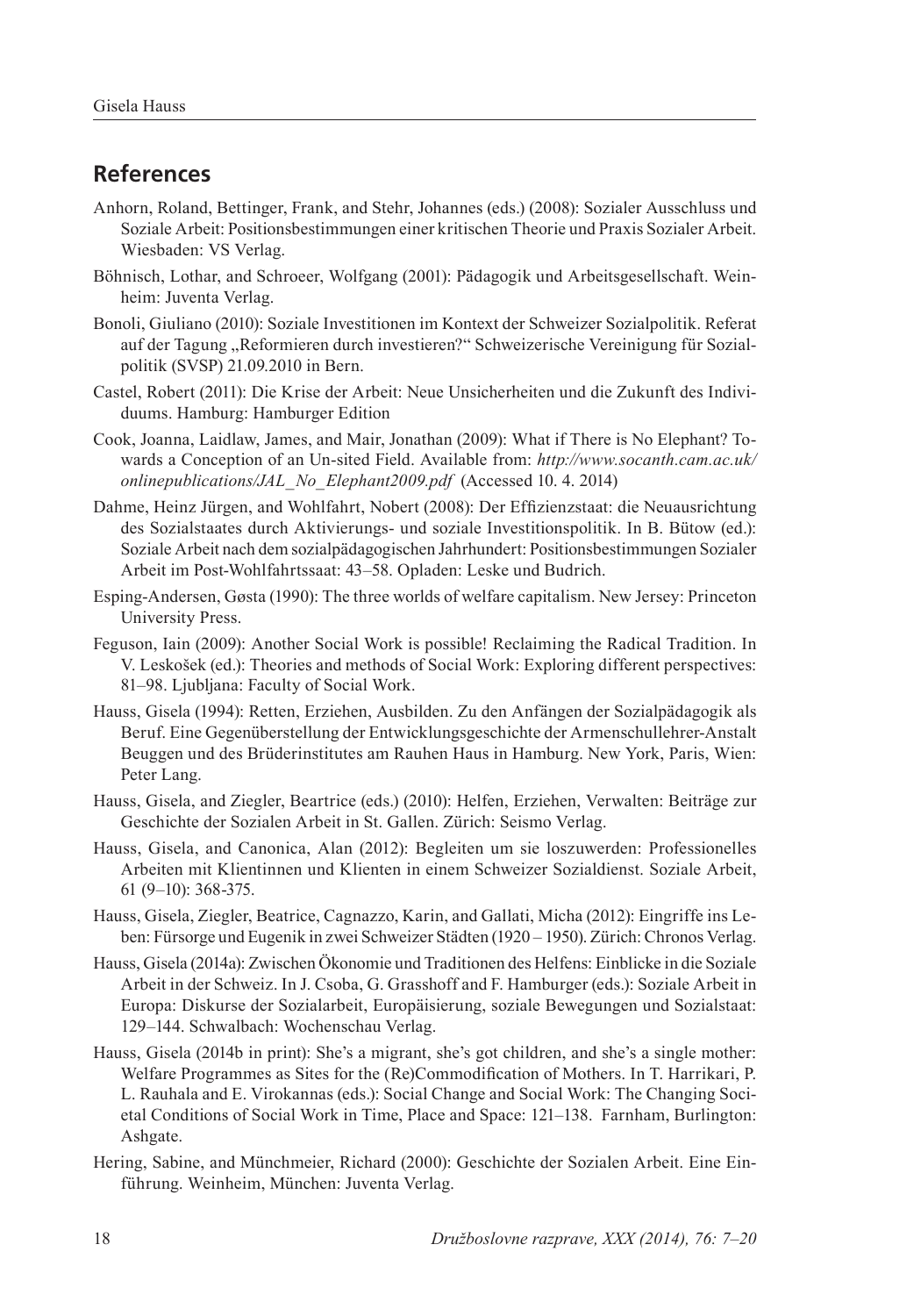- Hochuli Freund, Ursula (1999): Heimerziehung von Mädchen im Blickfeld: Untersuchung zur geschlechtshomogenen und geschlechtergemischten Heimerziehung von Mädchen im 19. und 20. Jahrhundert in der deutschsprachigen Schweiz. Frankfurt am Main: Peter Lang Verlag.
- Jenson, Jane (2009): Lost in translation: The social investment perspective and gender equality. Social Politics, 16 (4): 446–483.
- Leskošek, Vesna (2009a): On-Line module on history of Social Work. Available from: *www. fhnw.ch/socialwork/international* (Accessed 30. 4. 2014).
- Leskošek, Vesna (2009): Introduction. In V. Leskošek (ed.): Theories and Methods of Social Work: Exploring different perspectives: 1–6. Ljubljana: Faculty of Social Work.
- Leuenberger, Marco, and Seglias, Loretta (2008): Versorgt und vergessen: Ehemalige Verdingkinder erzählen. Zürich: Rotpunktverlag.
- Lippuner, Sabine (2005): Bessern und Verwahren: Die Praxis der administrativen Versorgung von "Liederlichen" und "Arbeitsscheuen" in der thurgauischen Zwangsarbeitsanstalt Kalchrain (19. und frühes 20. Jahrhundert). Frauenfeld: Verlag des Historischen Vereins des Kantons Thurgau.
- Lipsky, Michael (1980): Street Level Bureaucracy: The dilemmas of individuals in public services. Cambridge: MIT Press.
- Lorenz, Walter (2006): Perspectives on European Social Work: From the birth of the nation state to the impact of globalisation. Opladen, Farmington Hills: Barbara Budrich Verlag.
- Maeder, Christoph, and Nadai, Eva (2004): Organisierte Armut: Sozialhilfe aus wissenssoziologischer Sicht. Konstanz: UVK Verlagsgesellschaft.
- Nadai, Eva, and Maeder, Christoph (2005): Fuzzi Fields: Multi-sited Ethongraphie in Socilogical Research. Forum Qulitative Research, On-line Journal 6 (3): 1–3. Available from: *http:// nbn-resolving.de/urn:nbn:de:0114-fqs0503288* (Accessed 1. 3. 2014)
- Magnin, Chantal (2005): Beratung und Kontrolle: Widersprüche in der staatlichen Bearbeitung von Arbeitslosigkeit. Zürich: Seismo Verlag.
- Maier, Konrad (2009): Armut als Thema der Sozialen Arbeit: Eine Einführung. In K. Maier (ed.): Armut als Thema der Sozialen Arbeit: 13–46. Freiburg: Verlag der Evangelischen Hochschule Freiburg.
- Maurer, Susanne (2009): Soziale Arbeit als "offenes Archiv" gesellschaftlicher Konflikte. In E. Mührel, B. Birgmeier (eds.): Theorien der Sozialpädagogik – ein Theorie-Dilemma?: 147–164. Wiesbaden: VS Verlag.
- Nadai, Eva (2009): Das Problem der Bodensatzrosinen. Interinstitutionelle Kooperation und die forcierte Inklusion von Erwerbslosen. Sozialer Sinn. Zeitschrift für hermeneutische Sozialforschung, 10 (2): 55–71.
- Nadai, Eva and Canonica, Alan (2012): Arbeitsmarktintegration als neu entstehendes Berufsfeld: zur Formierung von professionellen Zuständigkeiten. Schweizerische Zeitschrift für Soziologie 40 (2): 23–37.
- Nadai, Eva, Hauss, Gisela, and Canonica, Alan (2013): Lohnende Investitionen? Zum Gleichstellungspotential von Sozialinvestitionen und Aktivierung. Olten: Fachhochschule Nordwestschweiz. Available from: *http://www.fhnw.ch/ppt/content/pub/lohnende-investitionenschlussb* (Accessed 15. 5. 2014).
- Nadai, Eva (2014): Investitionen in Ungleichheit. In J. M. Bonvin and D. Stephan (eds.): Investir dans la protection sociale? Chances et limites d'un Etat d'investissement social en Suisse. Zürich: Seismo.